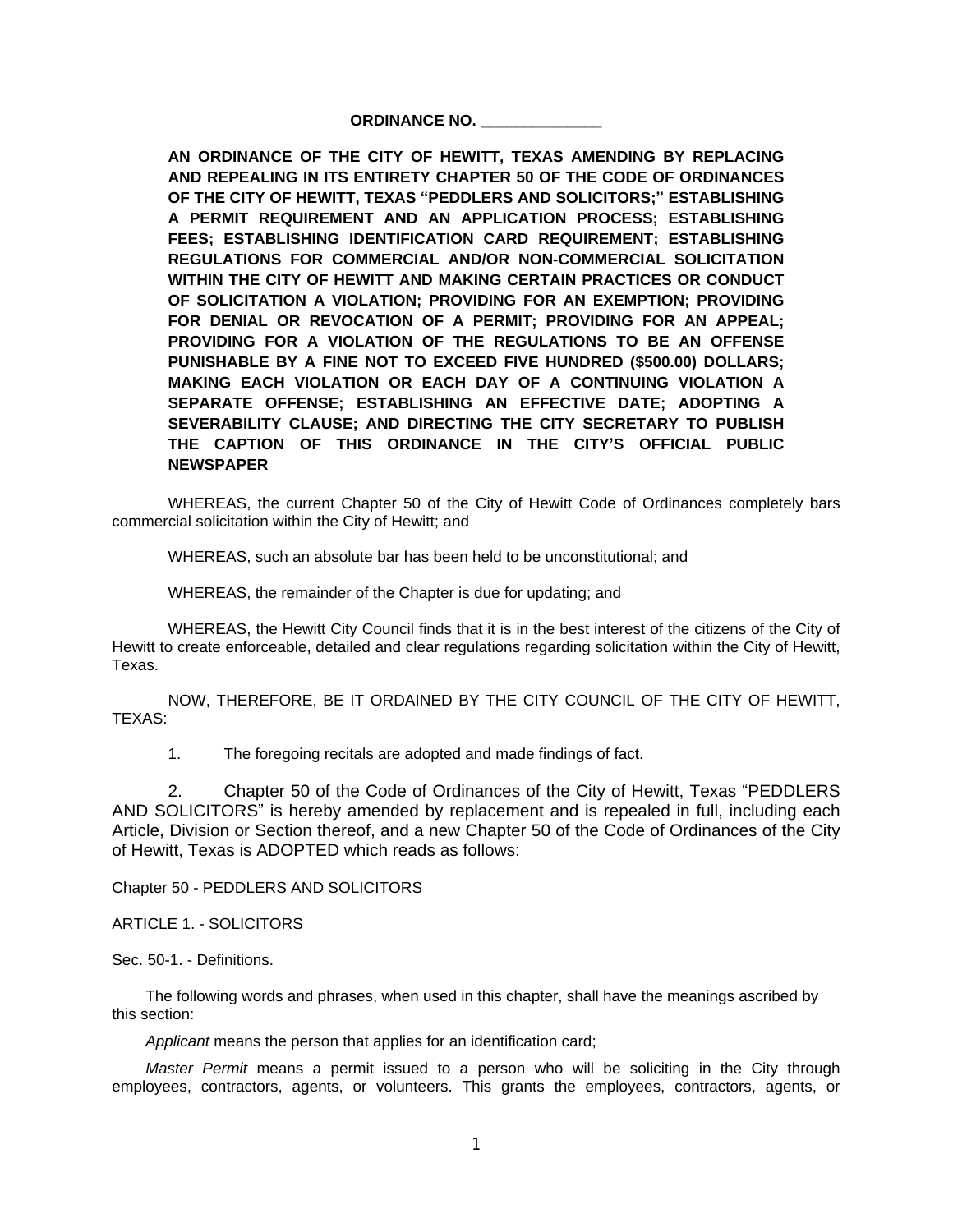volunteers no individual permit or right to solicit; rather, their permission to solicit is completely dependent on the Master Permit and ends on the expiration or revocation of the Master Permit.

*Commercial solicitation* means for-profit solicitation that is for private gain as opposed to being for charitable, philanthropic, fraternal, civic, political, educational, religious or benevolent purposes;

*City* means the City of Hewitt, Texas;

*Disqualifying Offense* means-

- criminal homicide (Chapter 19 Texas Penal Code)
- kidnapping (Chapter 20 Texas Penal Code)
- a sexual offense (Chapter 21 Texas Penal Code)
- an assault offense (Chapter 22 Texas Penal Code)
- Robbery (Chapter 29 Texas Penal Code)
- Burglary (Chapter 20 Texas Penal Code)
- Theft (Chapter 31 Texas Penal Code) committed against a person with whom the applicant came in contact while engaged in a home solicitation business
- Fraud (Chapter 32 Texas Penal Code) committed against a person with whom the applicant came in contact while engaged in a home solicitation business
- Weapons violations (Chapter 46 Texas Penal Code) punishable as a felony
- Criminal Attempt to commit any of the offenses listed above

*Identification Card* are cards issued by the City identifying the Applicant and/or the solicitor's contractors, agents, employees, and volunteers which represents that they are allowed to solicit within the City;

*Individual Permit* means a permit issued to an Applicant who is the sole person proposing to solicit within the City;

*Non-commercial solicitation* means not-for-profit solicitation that is for charitable, philanthropic, fraternal, civic, political, educational, religious or benevolent purposes;

*Permit* means either a Master Permit or Individual Permit unless otherwise stated.

*Permitee* means the person issued the Master or Individual Permit by the City.

*Person* means any individual, corporation, business trust, estate trust, partnership, association, two (2) or more persons having a joint or common interest, or any other legal or commercial entity;

*Public property* or *public place* means any property open or devoted to public use or owned by the city and any area dedicated to the public use for sidewalk, street, highway, or other transportation purposes including any curb, median parkway, shoulder, sidewalk, alley, drive, or public right-of-way;

*Private premises* means any dwelling, house, building or other structure, designed or used either wholly or in part for private residential purposes whether occupied or vacant and shall include any yard, grounds, walls, driveway, porch, steps, vestibule, or mailbox belonging or appurtenant to such dwelling; house, building, or other structure;

*Roadway* means the paved portion of a public street;

*Solicitation* or *soliciting* means the act of asking, bartering, or communicating in any other such manner, whether orally, in writing, hand signing, or any other method, either directly or by implication, for the purpose of receiving or obtaining money, alms, gifts, or items of value, or taking orders for any goods, merchandise, or services, whether or not an actual employment relationship is created, a transaction is completed, or an exchange of money, goods, or services actually takes place.

Sec. 50-2. Permit required to engage in solicitation.

(a) It shall be unlawful for any Person to engage in Solicitation within the City without a valid, unexpired Permit issued by the City, whether an Individual Permit or Master Permit as applicable;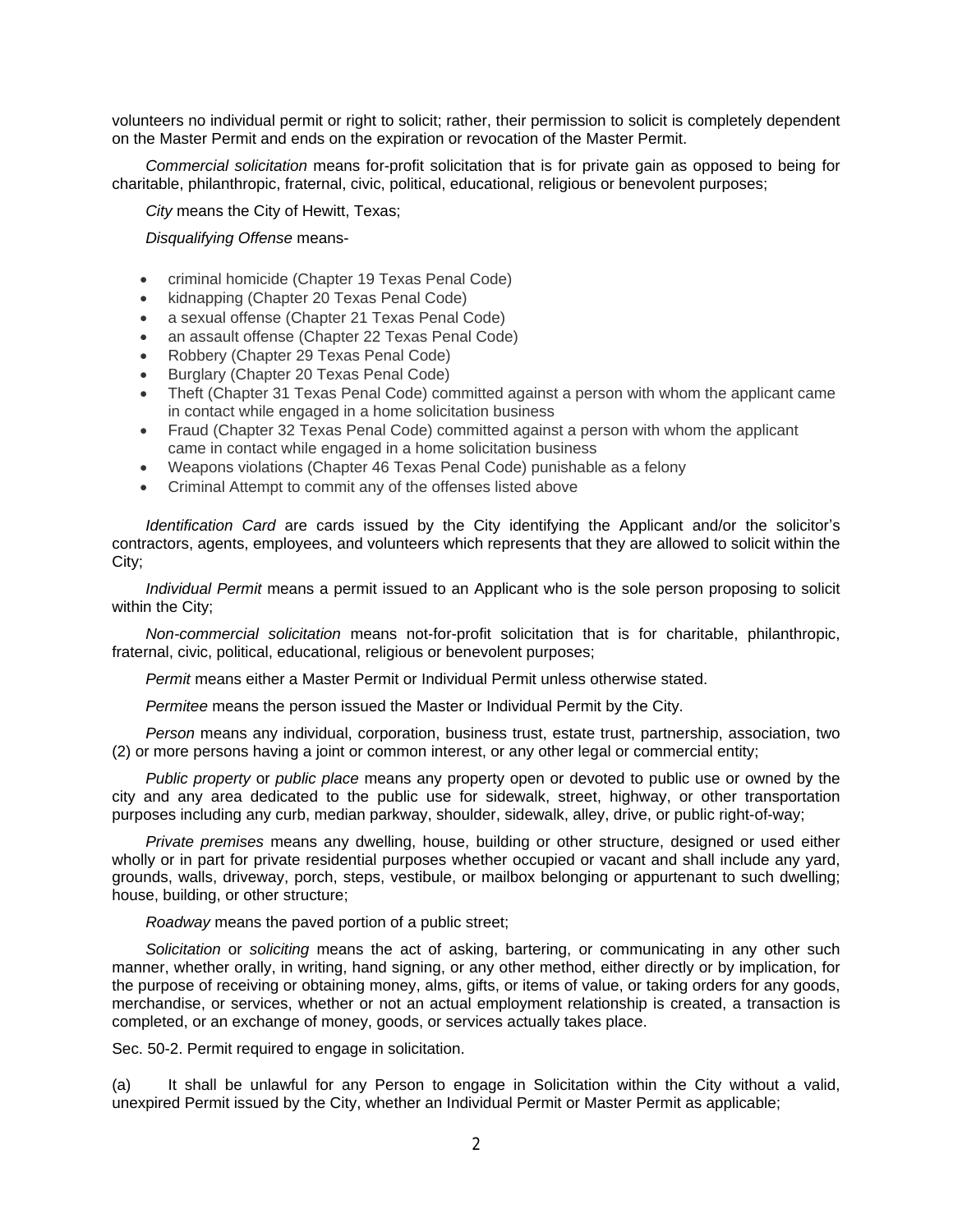(b) It shall be unlawful for any person operating as an employee, contractor, agent, or volunteer of another person to engage in Solicitation within the City without the person for whom they are soliciting having a valid, unexpired Master Permit issued by the City.

Sect. 50-3. Identification Card Required for Commercial Solicitors or Non-Commercial Solicitors who are paid to Solicit.

Every Person engaging in Commercial Solicitation, or in Non-Commercial Solicitation where the solicitors are paid to solicit, within the City must have a City-issued Identification Card. It shall be unlawful for any person required to have an Identification Card to solicit without visibly displaying the City-issued identification card. It shall be unlawful for a person to represent, in connection with a solicitation, that the issuance of the identification card by the city constitutes an endorsement or approval of the purposes, means, methods, services, or merchandise by the city or any of its officers or employees.

Once a Master Permit is granted each person covered by the Master Permit will be issued an Identification Card as set forth below. Each person to receive an Identification Card under a granted Permit must come to the police department to be photographed and have their Identification Card made; a picture identification must be provided to verify the person being photographed is the person to whom the Identification Card is being issued. A fee of \$5.00 per Identification Card shall be added to the total Permit Fee.

Sec. 50-4. - Application for Permit—Commercial solicitation.

- (a) A person seeking a Permit for the purpose of conducting commercial solicitation shall file an application with the chief of police on the application form provided by the chief of police. Such application shall contain at a minimum the following information:
	- (1) The full name and address of the Applicant.
	- (2) Whether the person applying is a natural person, partnership, corporation, or association and:
		- a. The business or residence address, telephone number, and e-mail address and facsimile number, if applicable, of the Applicant;
		- b. If a partnership, the name of all partners and the principal business address, telephone number, and e-mail address and facsimile number, if applicable, of each partner;
		- c. If a corporation or any other entity required to be registered with the Texas Secretary of State, the person applying shall state whether it is organized under the laws of this state or is a foreign corporation, and must show the mailing address, address of the registered agent, business location, telephone number, name of the individual in charge of such corporation and the individual's e-mail address and facsimile number, if applicable, and, if a foreign corporation, the place of incorporation; and
		- d. If an association, the application shall show the association's principal business address and telephone number and shall show names and principal business or residence addresses, telephone numbers, and e-mail addresses and facsimile numbers of the officers and directors or trustees of the association. If the association is a part of a multistate organization or association, the applicant also shall include the mailing address and business location of its central office, in addition to the mailing address and business location of its local office.
	- (3) The full name, mailing and physical address, telephone number, and e-mail address and date of birth of all individuals who will be in direct charge or control of the solicitation, including an individual Applicant [plus other identifiers required for a criminal history check to be conducted].
	- (4) The full name, mailing and physical address, telephone number, and e-mail address and date of birth of each individual who will be soliciting for the Applicant under a Master Permit [plus other identifiers required for a criminal history check to be conducted].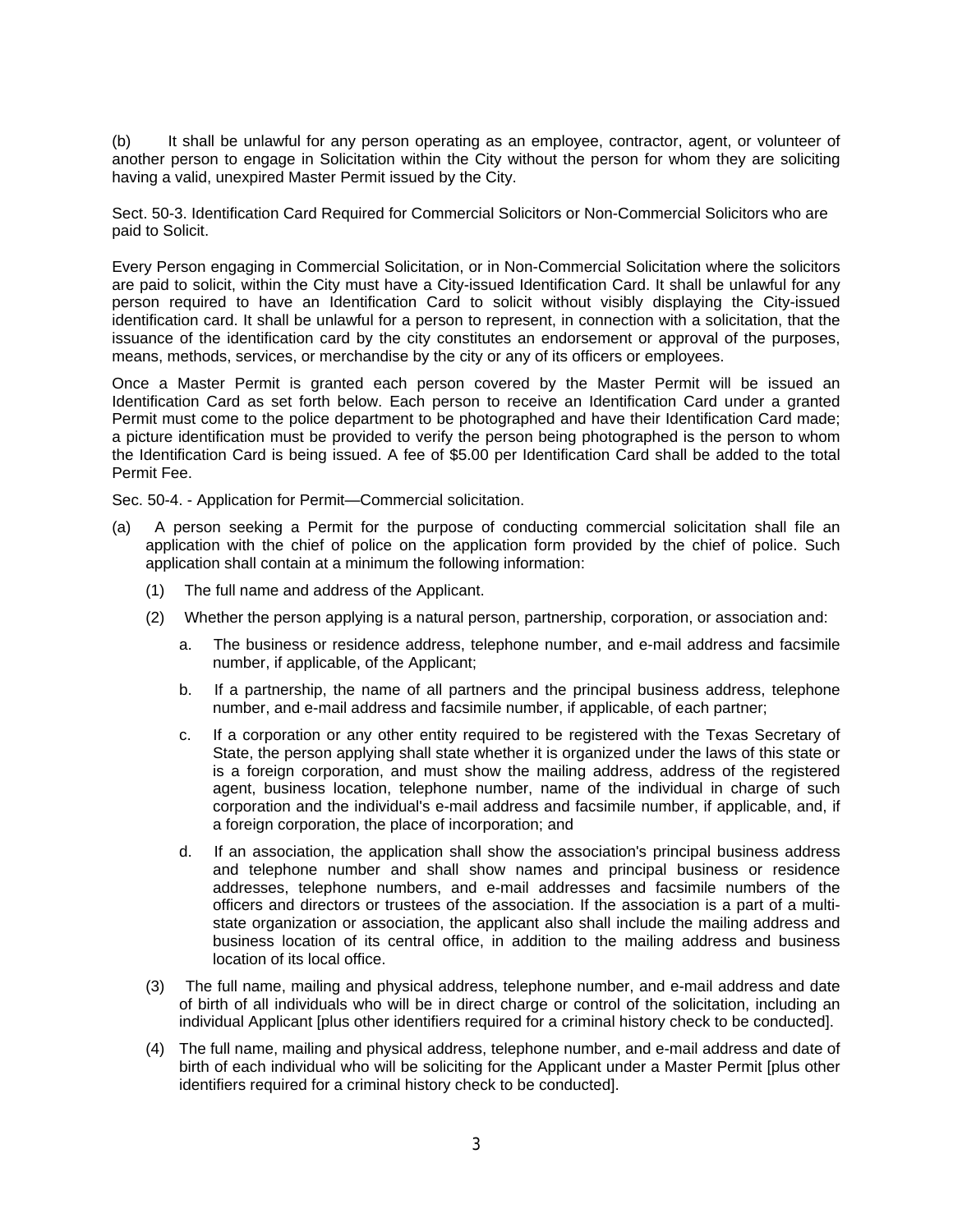- (5) The application must contain a certification by the Applicant that the Applicant and the Applicant's solicitors have not been convicted of any Disqualifying Offense.
- (6) The time period within which the solicitation is to be conducted, giving the date of the beginning of solicitation and its projected conclusion, how often the applicant expects to engage in solicitation during the specified time period, and during what times of day that the applicant will engage in solicitation;
- (7) A description of the methods and means by which the solicitation is to be accomplished;
- (8) The nature of the merchandise to be sold or offered for sale or the nature of the services to be furnished;
- (9) Whether such Applicant, upon any such order so obtained, will demand, accept, or receive payment or deposit of money in advance of final delivery; and
- (10) Identification of any other cities where Applicant has solicited during the 12 months prior to the application.
- (b) The Applicant shall not provide a post office box as its address on the application for a permit.
- (c) The application must be signed by the Applicant, if the person applying is an individual; if the person applying is a partnership, by a partner; if the person applying is a corporation or an association, by its authorized representative. The individual signing the application shall sign the application and swear before an officer authorized to administer oaths that he has carefully read the application and that all the information contained therein is true and correct.
- (d) Information provided by Applicant is subject to verification by the police department. By submitting the Application, the Applicant and any solicitors covered by its Permit consent to the City's Police Department conducting a criminal background check.
- (e) Such application shall also show satisfactory written proof of the signatory's authority to represent the company.
- (f) The application must be accompanied by a copy of a valid state sales tax certificate, if applicable.
- (g) A nonrefundable fee of \$30.00, per Application is due and is to be paid. For an individual Applicant an additional fee of \$25.00 is to be paid to cover the cost of a Texas Department of Public Safety criminal history check. For an Applicant for a Master Permit an additional fee of \$25.00 for each individual listed on the application who shall be engaging in solicitation for the Applicant is to be paid to cover the cost of a Texas Department of Public Safety criminal history check (whether paid by the Master Permit Applicant or individual solicitors—there is only one Permit). No Permit provided for by this chapter shall be issued until such fees have been paid. Individuals who file a verified statement indicating their indigent status (with supporting information) which is found true by the finance director are exempt from paying this fee.
- (h) No person who is required to register as a sex offender or has been convicted of a Disqualifying Offense may solicit in the City and no Permit of Identification Card shall issue to such a person.
- (i) If a vehicle is to be used in the Solicitation, the year, make, model and color of the vehicle, along with its license plate number and proof of current registration and required liability insurance.

Sec. 50-5. - Application for Permit—Non-commercial solicitation.

- (a) A person seeking a Permit for the purpose of conducting non-commercial solicitation shall file an application with the chief of police on the application form provided by the chief of police. Such application shall contain at a minimum the following information:
	- (1) The name, address, telephone number, and contact person for the soliciting organization;
	- (2) Information showing the not-for-profit nature of the soliciting organization and its charitable, philanthropic, fraternal, civic, political, educational, religious or benevolent purpose;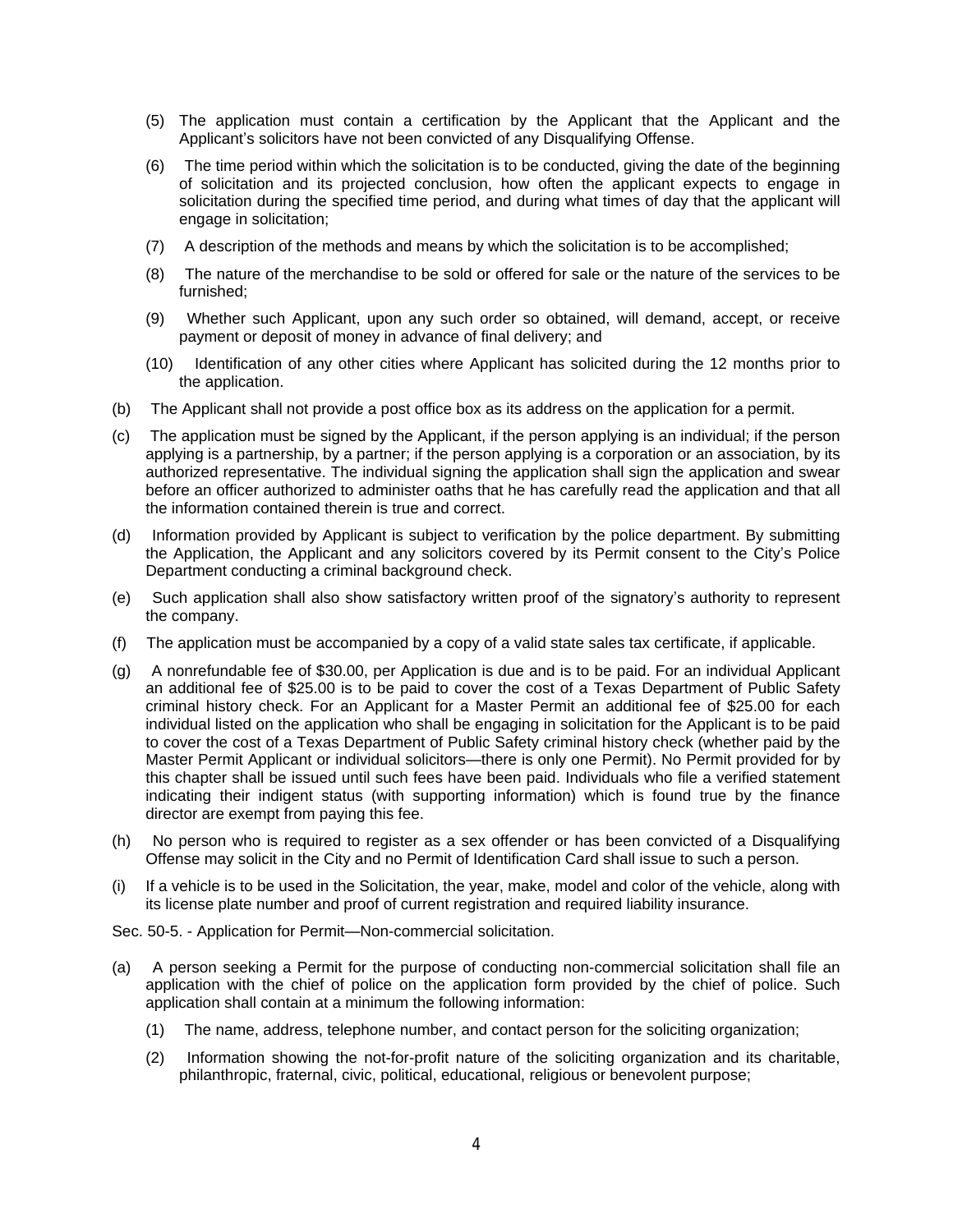- (3) The time period within which the solicitation is to be conducted, giving the date of the beginning of solicitation and its projected conclusion, how often the applicant expects to engage in solicitation during the specified time period, and during what times of day that the applicant will engage in solicitation;
- (4) A description of the methods and means by which the solicitation is to be accomplished;
- (5) The nature of the merchandise to be sold or offered for sale or the nature of the services to be furnished;
- (6) Whether such applicant, upon any such order so obtained, will demand, accept, or receive payment or deposit of money in advance of final delivery;
- (7) A statement that the Applicant has verified that none of the persons to be involved in Solicitation are required to register as a sex offender or a conviction for a Disqualifying Offense.
- (8) If the solicitors *are paid* to solicit, the Permit fee shall include an additional \$25.00 for each solicitor to cover the cost of Texas Department of Public Safety criminal history checks will be added to the Application Fee and must be paid.

(9) No person who is required to register as a sex offender or who has been convicted of a Disqualifying Offense may solicit within the City, and no Permit or Identification Card shall be issued to such persons.

- (b) An application fee of \$25 is required for a permit for non-commercial solicitation. If the solicitation is for a school or youth organization no application fee will be due. If solicitors are paid to solicit, they must have an Identification Card as set forth in Section 50-3 above and the \$5.00 per Identification Card fee must be paid. In addition, if solicitors are paid to solicit, the additional \$25 fee per solicitor set forth in Section 50-5 (a)(8) above must be paid.
- (c) Non-Commercial Solicitors are subject to the same restrictions on the conduct of solicitations as Commercial Solicitors.

Sec. 50-6. - Exemption from Permit requirement.

A solicitor that is not offering goods or services or soliciting donations, but, rather is merely distributing information, conducting a poll, enlisting support for a measure or candidate, informing or inquiring about religious or political views, or similar activities is not required to obtain a Permit.

Sec. 50-7. - Issuance, duration, and form of Permit and Identification Cards.

- (a) A Permit applied for under this chapter shall be issued or denied by the chief of police after review of the application to determine compliance with this chapter, payment of the required fee, and within Ten (10) business days of receipt of the application. If the chief of police does not deny the issuance of the Permit within ten (10) business days of receipt of the application, the Permit shall be issued.
- (b) The Permit shall reflect the time period for which the solicitation has been permitted. The Permit expires at the end of that time period.
- (c) The duration of a Permit requested under this chapter for the purpose of private premises solicitation shall not to exceed one calendar year from the date of issuance.
- (d) The chief of police shall prescribe the form of the Permit and Identification Cards.

Sec. 50-8. - Transfer of Permit or Identification Card prohibited.

A Permit or Identification Card shall not be transferred or assigned to another person. Any attempt to transfer or assign a Permit or Identification Card is a cause for revocation.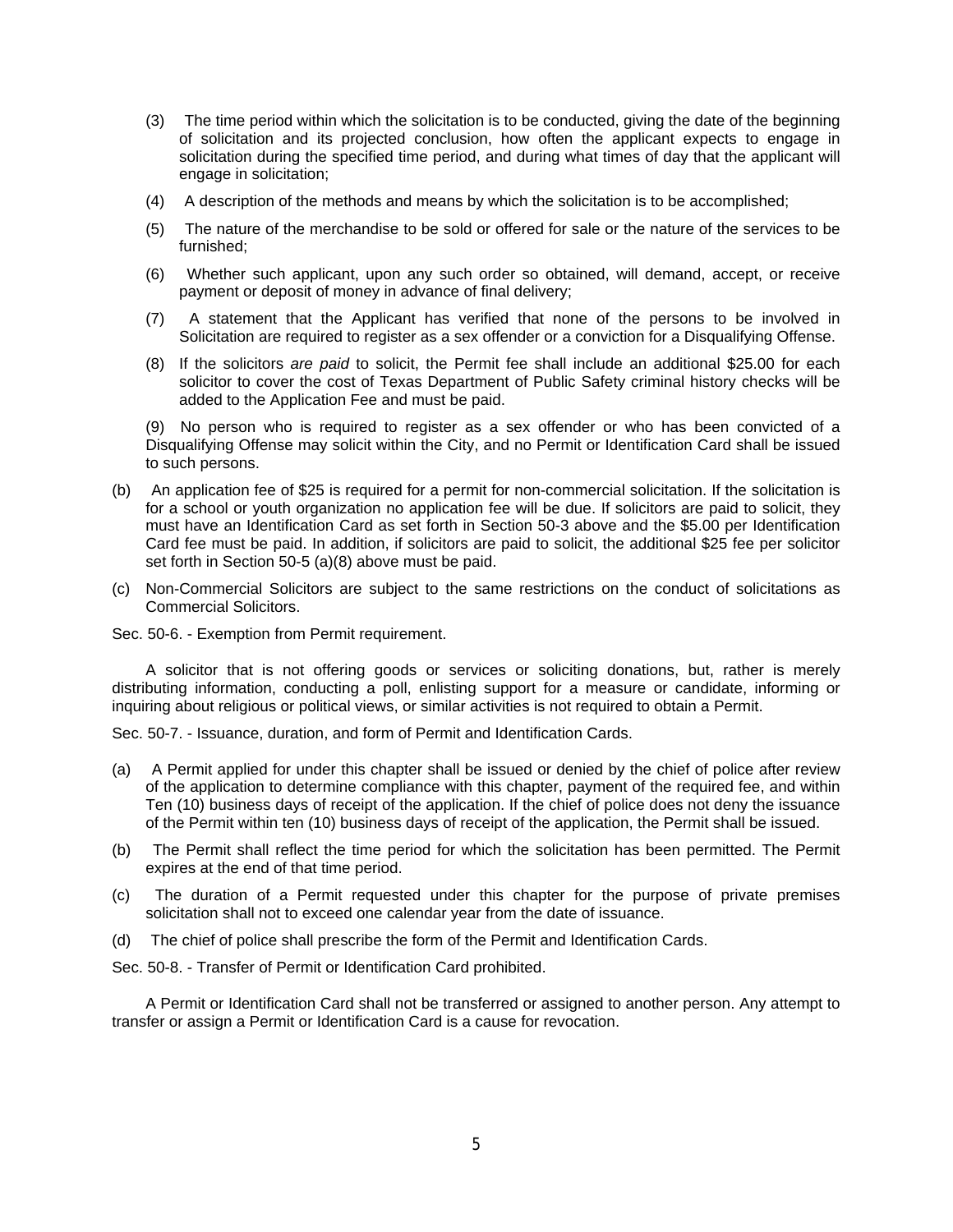Sec. 50-9. - Denial or revocation of Permit.

- (a) A Permit issued under this chapter may be revoked and the person who had the Permit may be prohibited from reapplying for the period covered by the original application, or an application for a Permit may be denied, when it has been determined that:
	- (1) An Applicant has knowingly given false or misleading information on an application;
	- (2) An Applicant (or a contractor, employee, agent or volunteer thereof) has a disqualifying criminal history;
	- (3) An Applicant has had three (3) of more final convictions for violation of city regulations in cities that it has operated in during the previous 12 months;
	- (4) An Applicant has been the subject of a fraud or deceptive business practices alert by any state office or agency during the previous 12 months;
	- (5) An Applicant has had solicitation permits revoked in two (2) or more cities during the previous 12 months and those revocations have not been reversed or are not the subject of a pending lawsuit as to the propriety of the revocation;
	- (6) An Applicant (or a contractor, agent, employee, or volunteer thereof) has been convicted of theft or fraud or a violation of any city, state, or federal law, in connection with solicitation within the City;
	- (7) An Applicant ((or a contractor, agent, employee, or volunteer thereof) has made or caused to be made, materially false statements or misrepresentations to members of the public with regard to the solicitation;
	- (8) An applicant (or a contractor, agent, employee, or volunteer thereof) violates any part of any of the provisions of this chapter, including but not limited to the requirement of no solicitation at residences where "no solicitation" signs or placards are present.
- (b) If the chief of police denies an application for a Permit, he shall notify the Applicant in writing within Ten (10) business days of receipt of the application of the denial and the basis of the denial.
- (c) Prior to revoking a Permit, the chief of police shall deliver written notice of the possible revocation, the basis of the revocation, and a statement that the Permitee has five (5) business days after delivery to comply with the notice to prevent revocation (but only if the matter can be cured) or to submit a rebuttal.
- (d) If the chief of police revokes the Permit, the chief of police shall send written notice of revocation to the Permitee within ten (10) business days which sets forth the basis of the revocation, and a statement informing the Permitee of the right to appeal a revocation.
- (e) If the chief of police denies the issuance of a Permit or revokes a Permit, the action is final unless the Applicant or Permitee files a written appeal to the city manager within 10 business days of delivery of the notice of revocation or denial. Failure to file an appeal in accordance with this section is a waiver of appeal, and the chief of police's decision shall be final.
- (f) After receipt of notice of revocation, the Permitee shall, on or before the date specified in the notice, discontinue engaging in solicitation in the City and surrender the Permit and any Identification Cards to the chief of police. If the revocation has been appealed, the revocation is stayed pending the City Manager's decision.
- Sec. 50-10. Appeal.

Should an Applicant be denied a permit or a Permitee have a permit revoked, the Applicant or Permitee may appeal the action to the city manager by submitting a letter to the city secretary within Ten (10) business days of the denial or revocation. The appeal shall set forth the reasons that the denial or revocation is in error in detail and provide a contact name and telephone number of a person to whom the City Manager may speak regarding the appeal. If a meeting can be arranged, the person may be heard by the City Manager in a face-to-face meeting. If a face-to-face meeting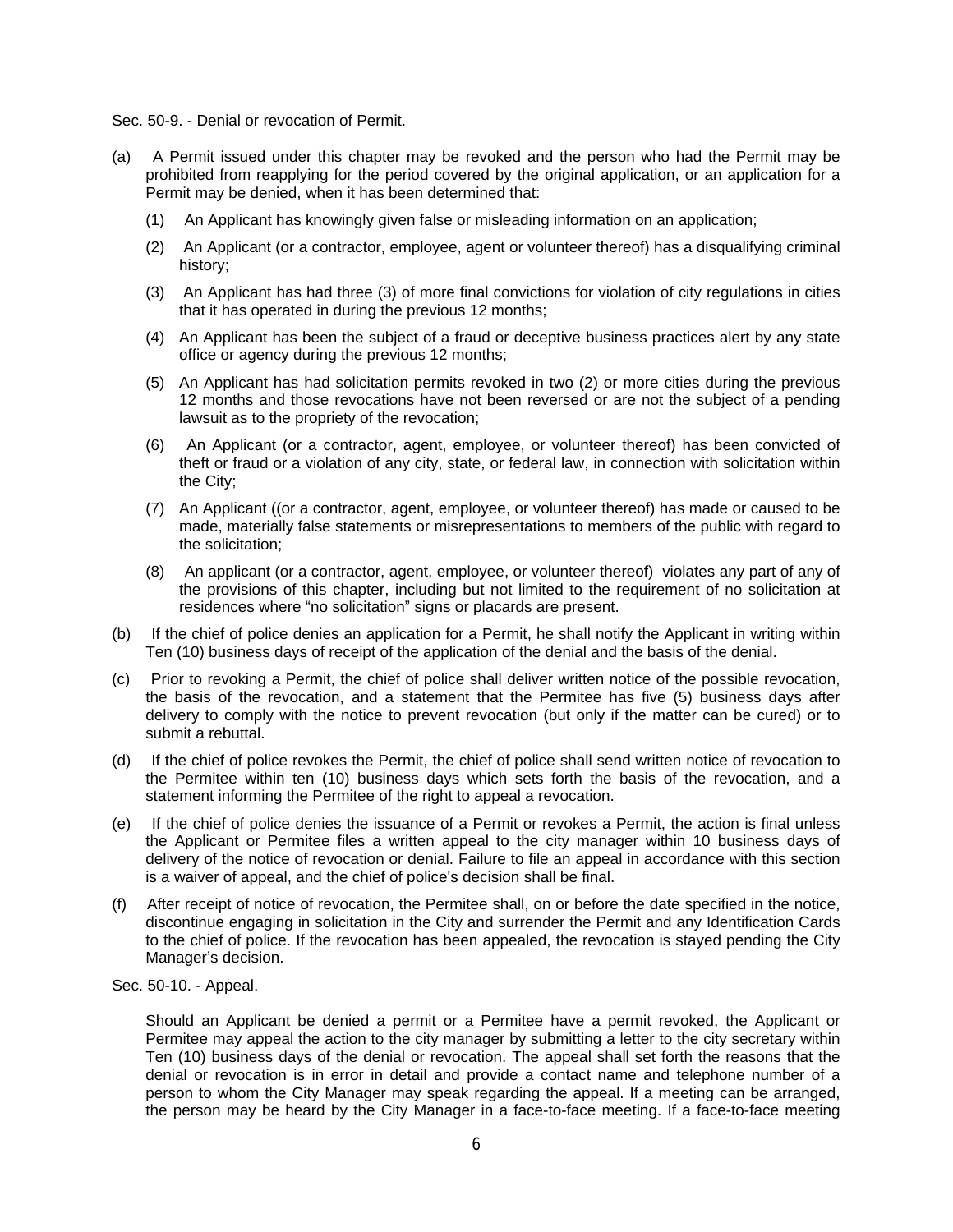cannot be arranged, the person may be heard telephonically. Cooperation of the appellant is required and inability to reach the contact person will not extend the time before a decision will be made. The City Manager will make a decision within 15 days of receiving the appeal.

Sec. 50-11. - Additional requirements for solicitation on private premises.

- (a) It shall be unlawful to engage in solicitation on a private premises or to go upon the private premises and ring the doorbell, rap, or knock upon the door, or create any sound in a manner calculated to attract the attention of the occupant for the purpose of engaging in solicitation between thirty (30) minutes after sunset and 9:00 a.m. of the following day.
- (b) Subsection (a) does not apply where the solicitor is on the private premises by express, prior invitation of the owner of the property or a person residing on the premises or when the person is personally known to the occupants of the property.
- (c) It shall be unlawful for any person to solicit without visibly displaying a City-issued identification card.
- (d) It shall be unlawful for a person engaged in solicitation to remain on a private premises after the owner or occupant has requested that person to leave.
- (e) It shall be unlawful for a person to return to a private premises to solicit when the person has already attempted to solicit at the location and has been told by the owner or occupant that they are not interested.
- (f) As further set forth below, it shall be unlawful to solicit at a private premises where there is posted a sign or placard communicating that the owner or occupant does not want to be solicited, such as "No Solicitors", "No Solicitation", or which otherwise purports to indicate that solicitation is unwelcome, unless the person has been invited upon the premises by the owner or occupant of the premises.

Sec. 50-12. - Supervision of child solicitors.

It shall be unlawful for any person to use children 16 years of age or younger for solicitation of funds unless said children are actively supervised by an adult person at least 21 years of age. There will be a presumption that a child is not actively supervised if the supervising adult is more than 50 feet away from the child or if there are five or more children for each adult.

Sec. 50-13. - Handbills.

- (a) It shall be unlawful for any person to distribute, deposit, place, throw, scatter, or cast, or cause to be distributed, deposited, placed, thrown, scattered, or cast any handbill upon any private premises except by placing or depositing the handbills in a manner to secure and to prevent the handbills from being blown or drifting about such premises, sidewalks, streets, or other public places, except that mailboxes may not be used when prohibited by federal postal laws or regulations for handling or transmitting such and except when a handbill is delivered directly to the owner, occupant, or any other person then present in or upon such private premises and who is willing to accept it.
- (b) It shall be unlawful for any person to distribute, deposit, place, throw, scatter, or cast, or cause to be distributed, deposited, placed, thrown, scattered, or cast any handbill upon private premises if requested by anyone at that location not to do so, or if there is a sign on the property prohibiting it.
- (c) It shall be unlawful for any person to distribute, deposit, place, throw, scatter, or cast, or cause to be distributed, deposited, placed, thrown, scattered, or cast any handbill upon any private premises which are uninhabited or vacant.
- (d) It shall be unlawful for any person to post or otherwise affix or attach any handbill, poster, or other device which is calculated to attract the attention of the public upon any structure, wall, or part thereof without the consent of the owner, agent, or occupant of the structure.
- (e) There shall be a rebuttable presumption that any person whose goods, services, or activities are promoted in the handbill in violation of this section is a person who distributed or caused to be distributed the handbill.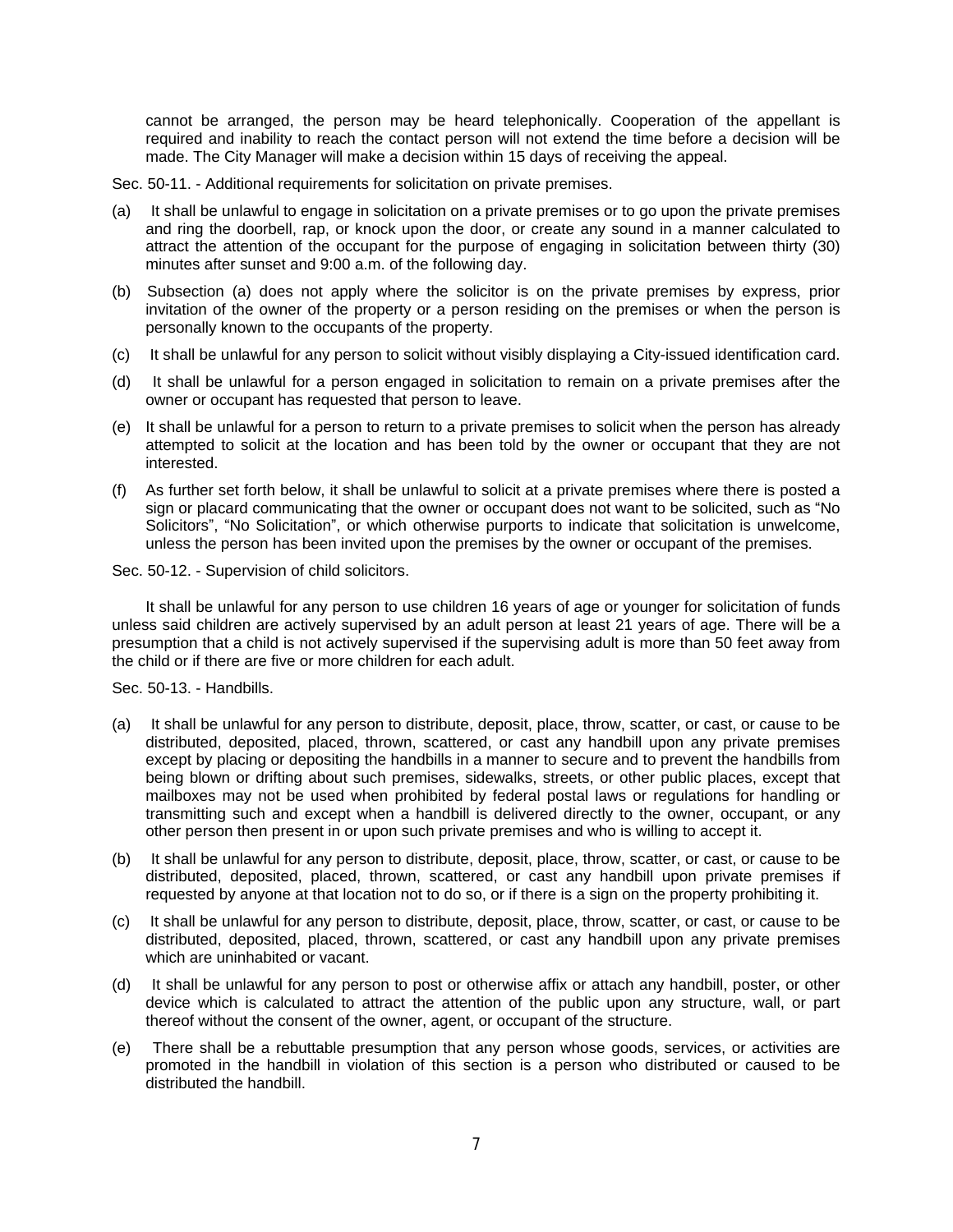(f) This section does not apply to a federal, state, county, or local government or public utility employee in the performance of their duties for their employer.

Sec. 50-14. - Solicitation and handbill placement forbidden if sign posted.

It shall be unlawful for any person to engage in solicitation or to place handbills at a private premises that has a posted sign indicating that the resident does not want such activities at their private premises. Examples of such a sign include, but are not limited to, "No Soliciting," "No Solicitation," "No Trespassing," or "Keep Out." This provision does not apply if the person has been invited upon the premises by the owner or occupant of the premises.

Sec. 50-15. – Violation an Offense.

A violation of a regulation or prohibition under this Chapter is an offense punishable by a fine not to exceed \$500.00. Each violation is a separate offense. Each day of a continuing violation is a separate offense.

## ARTICLE II [Reserved]

3.Repeal of Conflicting Provisions**.** That all provisions of the ordinances of the City of Hewitt in direct conflict with the provisions of this Ordinance be, and the same are hereby, repealed, and all other provisions of the ordinances of the City of Hewitt not in conflict with the provisions of this Ordinance shall remain in full force and effect.

4. Severability. Should any section, paragraph, sentence, clause, or phrase of this Ordinance, or its application to any person or circumstance, be declared unconstitutional or otherwise invalid for any reason, or should any portion of this Ordinance be pre-empted by state or federal law or regulation, such decision or pre-emption shall not affect the validity of the remaining portions of this Ordinance or its application to other persons or circumstances.

5. Effective Date. This Ordinance shall become effective when the caption of the Ordinance is published in the City's Official Newspaper.

6. Publication. The City Secretary is hereby ordered to publish the caption of this Ordinance in the City's Official Newspaper as soon as possible.

**PASSED AND APPROVED** this the \_\_\_ day of \_\_\_\_\_\_\_\_\_\_\_\_, 2020 at a Regular Meeting of the City Council of the City of Hewitt, Texas.

## **CITY OF HEWITT**

 $BY:$ 

Charlie Turner, Mayor

ATTEST:

Lydia Lopez, City Secretary

\_\_\_\_\_\_\_\_\_\_\_\_\_\_\_\_\_\_\_\_\_\_\_\_\_\_\_\_\_\_\_\_\_